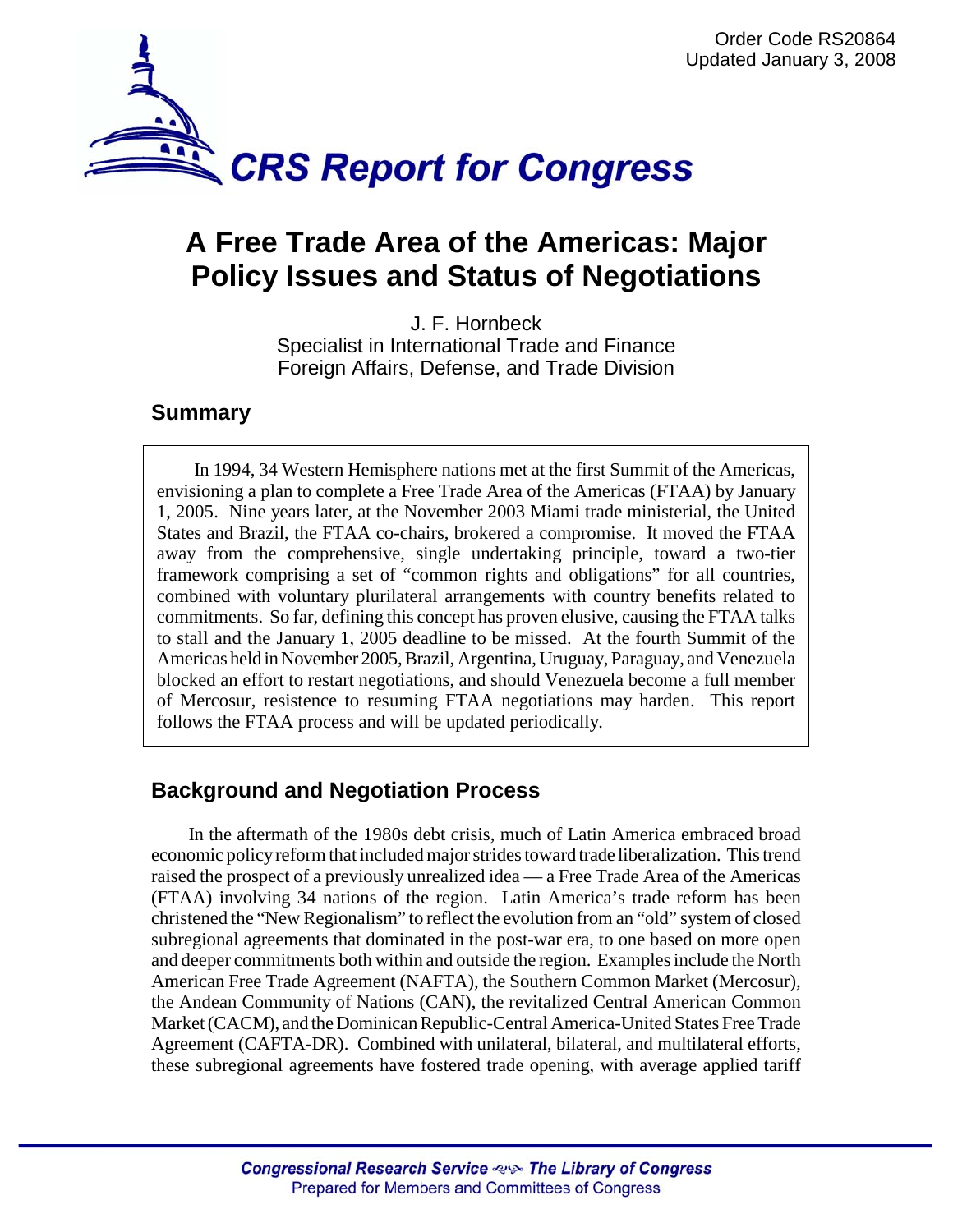rates of the major Latin American countries falling from 40% in the mid-1980s to under 10% by  $2002.<sup>1</sup>$ 

Despite noted progress in Latin America's trade liberalization, the multiple free trade agreements (FTAs) that this "New Regionalism" cultivated also created complicated rules and discriminatory trading patterns. The impetus to simplify this situation, combined with the conviction that trade liberalization is a cornerstone for broader reform and development, initially generated widespread interest in an FTAA. The United States has led the FTAA effort in expectation that it not only would open markets for U.S. goods and services, but would provide benefits to the entire region by: 1) increasing Latin American trade with the large U.S. market; 2) fostering reciprocal trade among Latin American countries; and 3) encouraging more foreign direct investment in Latin America.<sup>2</sup>

The negotiation process is organized into nine working groups responsible for: market access; agriculture; investment; services; government procurement; intellectual property rights; subsidies, antidumping, and countervailing duties; competition policy; and dispute settlement. The groups are directed by the Trade Negotiations Committee (TNC) and each is chaired by a different country on a rotating basis. There is also a consultative group on smaller economies, a committee on civil society to provide input from non-government parties (e.g., labor, academia, and environmental groups), a technical committee on institutional issues, and a joint government-private sector committee of experts on electronic commerce. Draft FTAA texts are released in all four official languages, with "bracketed text" reflecting areas of disagreement.

Since 1994, there have been four summits and eight trade ministerial meetings. The first draft of the FTAA was adopted at the Quebec City Summit in 2001 and a second draft at the Quito ministerial in November 2002. At that time, Brazil and the United States became co-chairs of the TNC and were charged with guiding the negotiating process to completion. The third draft text was accepted at the November 2003 FTAA ministerial in Miami. Soon thereafter the negotiations stalled and the January 1, 2005 completion deadline was missed, exposing more clearly challenges to the negotiation process, especially the need to resolve differences between the United States and Brazil if the FTAA is to move forward.

The breadth of an emerging resistence to the FTAA became clearer at the fourth Summit of the Americas held on November 4-5, 2005, in Mar del Plata, Argentina. Amid dramatic and sometimes violent protests against President George W. Bush and the FTAA, which was not scheduled as the major topic of this summit, it became evident that the hemisphere was divided over how to proceed. A total of 29 countries supported renewing negotiations, and the United States pushed to set a specific date in 2006. Brazil, Argentina, Uruguay, and Paraguay (the Mercosur countries) rejected this idea, arguing that the conditions for achieving a balanced and equitable agreement did not yet exist. Venezuela went one step further, lobbying to end any further effort on the FTAA and to unify resistence against U.S. policies and presence in Latin America. The Summit declaration called for a time to explore problems in the FTAA process, while awaiting the

<sup>&</sup>lt;sup>1</sup> Inter-American Development Bank. *Beyond Borders: The New Regionalism in Latin America*. *Economic and Social Progress Report*. 2002, pp. 25, 32-33, and 62, and private communication.

<sup>&</sup>lt;sup>2</sup> Ibid., pp. 24-29.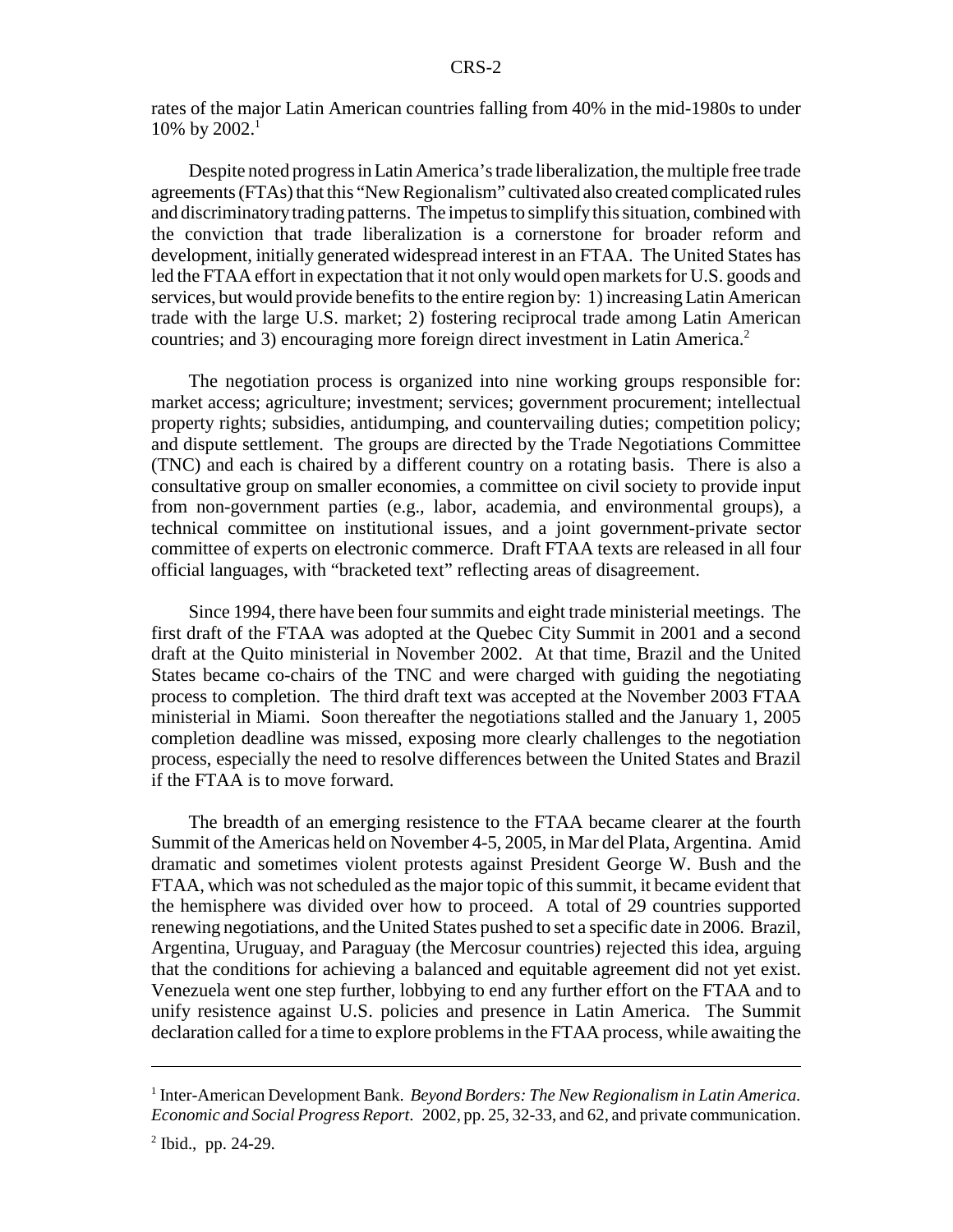outcome of the World Trade Organization (WTO) Doha Development Round, indicating that there was (and still is) no unified vision on how to proceed with the proposed FTAA.

#### **Major Negotiation Issues**

The FTAA began as a commitment by 34 countries to consider a comprehensive trade agreement that would be accepted as a single undertaking, meaning all parties would have to agree to it as a whole. This proved to be a challenging task given that U.S. priorities differ from those of key Latin American countries, making a balanced and mutually acceptable agreement difficult to define, as a short review of the negotiating issues suggests.

**Market Access and Trade Remedy Issues.** Market access is one of the most difficult challenges because two of the largest regional economies, Brazil and the United States, have different priorities. The United States has the lowest average tariff rate in the Western Hemisphere of 4.3% (8.5% for agriculture and 3.7% for industrial goods), but maintains high peak tariffs related to tariff rate quotas (TRQs) on agricultural products. It also subsidizes many agricultural products and has applied antidumping duties to a concentrated group of industrial products (steel) that Latin American countries export. By contrast, Brazil has much lower peak tariff rates, but a much higher average tariff rate of 10.9% (10.2% for agriculture and 11.0% for industrial goods) and relies on other trade barriers, as well.<sup>3</sup> The United States, therefore, has focused its attention on eliminating tariffs broadly, whereas Brazil and other countries want to address peak tariffs and TRQs.

Latin American efforts to address U.S. trade remedy laws and domestic support programs have focused specifically on opening the U.S. market further to the region's agricultural, steel, and textile exports. Agriculture is a protected sector, but it is important for Latin America's economic output, employment, income, and exports. Historically, it has proven to be the most difficult area to liberalize, yet many Latin American countries consider tackling U.S. agricultural trade policies central to any discussion on market access. The United States is open to discussing many agricultural issues, but has made clear that it will not negotiate domestic agricultural subsidies in a regional pact because: 1) it would hurt U.S. exporters in the Latin American market relative to other agricultural exporting countries that subsidize, and 2) it would diminish the U.S. multilateral bargaining position on subsidies in the WTO talks. The Summit declaration addressed this issue, indicating that progress on agricultural issues in the Doha Round appears necessary to resolve this major sticking point in the FTAA.<sup>4</sup>

**Other Trade Barrier Issues.** The United States is also interested in non-goods trade, areas in which it is very competitive. Services trade, for example, is a vital issue, including such important sectors as financial services, transportation, engineering, and professional services. Intellectual property rights (IPR), government procurement, and competition policy are also critical U.S. issues. IPR violations throughout much of Latin America have hurt U.S. producers and no country has laws equal to the United States in

<sup>&</sup>lt;sup>3</sup> 2004 simple average Most Favored Nation (MFN) tariff rates as calculated by the Inter-American Development Bank.

<sup>4</sup> See also: de Paiva Abreu, Marcelo. *The FTAA and the Political Economy of Protection in Brazil and the US*. Inter-American Development Bank. Washington, D.C. March 2006.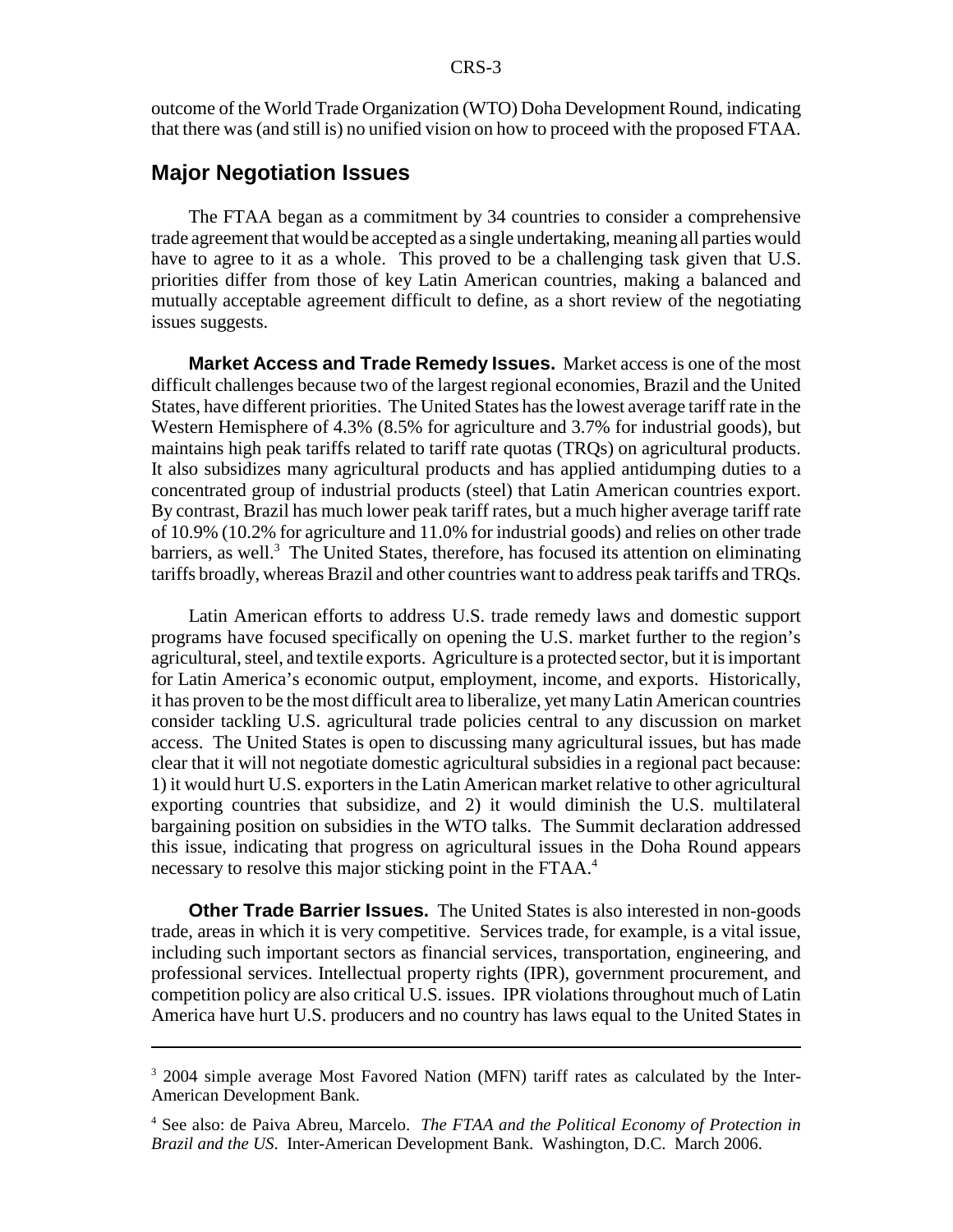protecting intellectual property. IPR rules, however, have been criticized for increasing the financial burden on developing countries and there are competing views as to whether greater IPR protection will increase or diminish levels of technology transfer and foreign direct investment. Competition policy is another difficult area because of the need to change regulatory regimes covering domestic economic activity. In government procurement, many Latin American countries, including Brazil, are reluctant to open up their systems, preferring instead to support, if not protect, domestic industry participation.

**Labor and Environment Provisions.** Discussion of labor and environment issues is key for U.S. support of trade agreements, but resisted by developing countries. Advocates for including these issues argue that lower standards provide an exploitive and unfair competitive advantage (lower costs) for exporting and attracting foreign investment, and that higher U.S. standards should not be challenged as disguised barriers to trade. Environmental advocates also point to the social impact of failure to enforce pollution abatement and resource management laws. The United States continues to set precedents of including relevant provisions in bilateral FTAs, including adopting for FTAs with Peru, Colombia, and Panama minimal enforceable labor rights as defined in the fundamental principles of the International Labor Organization (ILO). The FTAA debate has yet to focus on this concern.

#### **Status of Negotiations: A Two-Tier FTAA?**

Three years ago, formal FTAA negotiations stalled. As the TNC co-chairs, Brazil and the United States have continued to meet to discuss the details of a framework for moving ahead, but negotiators face a huge challenge in trying to reconcile their divergent priorities. When the FTAA negotiations began, they were predicated on the assumption that all countries could gain from a comprehensive and inclusive agreement, one that would address everything from market access to trade remedies and rules-based issues. Currently, it is unclear how many countries may be ready to accept such broad obligations. This issue is highlighted in the debate between Brazil and the United States and formed the basis for the November 2003 Miami Ministerial compromise.

Brazil's leadership role among developing countries is a cornerstone of its foreign policy, which for its trade strategy means acting as a counterweight to U.S. influence in the region.<sup>5</sup> Tension between the United States and Brazil heightened in May 2003 when Brazil challenged three U.S. policy initiatives. First was U.S. pursuit of subregional and bilateral trade arrangements, which Brazil suggested isolates Mercosur in the context of the FTAA negotiations. Second, Brazil argued that U.S. refusal to address agricultural subsidies and antidumping disciplines in the FTAA affected its key export sectors. Third, the U.S. offer of "differentiated" market access gave Brazil the least favorable treatment. Brazil responded with its "Three Track Proposal" requesting the United States: 1) conduct separate market access discussions with Mercosur (the "4+1" arrangement); 2) jettison investment, services, government procurement, and IPR issues along with agricultural subsidies and antidumping (per U.S. wishes) to the Doha WTO round; and 3) include some rules-based issues in the FTAA discussions. The United States rejected this socalled "FTAA lite" proposal and continued to argue for a more comprehensive agreement.

<sup>5</sup> See CRS Report RL33258, *Brazilian Trade Policy and the United States*, by J. F. Hornbeck.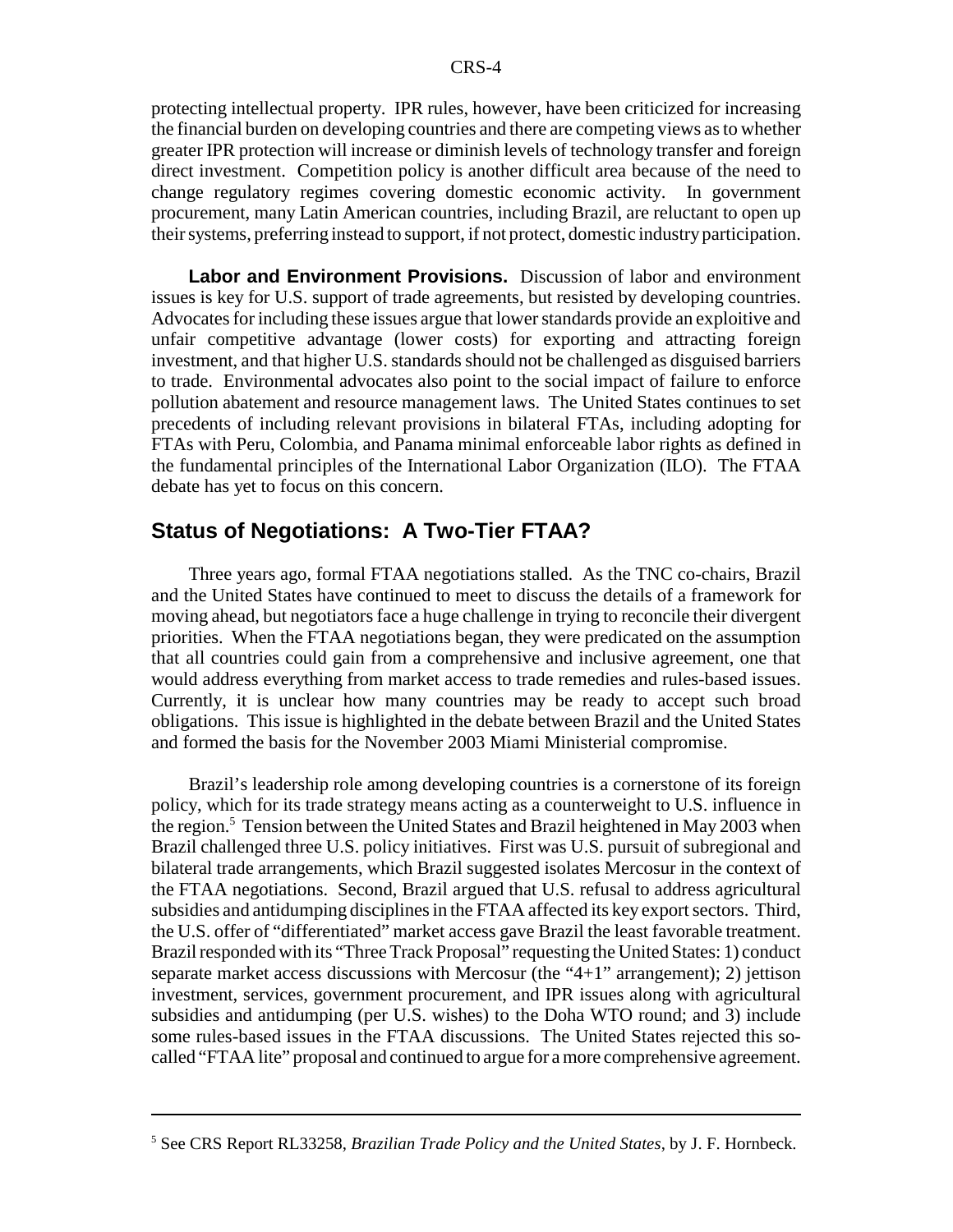Brazil's tactics include, on the offensive, to support its growing agricultural export sector by insisting on prioritizing market access and subsidy issues.<sup>6</sup> Equally important is its defensive position toward opening its less competitive sectors of the economy to developed countries (services, IPR, government procurement, and investment), while prioritizing Mercosur trade and domestic market development. Although the private sector may be more open to engagement with the United States, Brazil's economy is one of the least dependent in Latin America on the U.S. market and has no U.S. preferential arrangement at stake to protect (e.g. Caribbean Basin Initiative — CBI). Therefore, there is no pressure to accept a deeper FTAA in place of unilateral preferences and Brazil has instead pressed to begin U.S.-Mercosur market access talks.<sup>7</sup>

U.S.-Brazil differences were the major factor determining the outcome of the 2003 jointly-authored *Ministerial Declaration*. Although the ministerial declaration reaffirms the commitment to complete a "comprehensive and balanced" agreement, it does so in the context of a rather unorthodox compromise. The declaration states that *"countries may assume different levels of commitments...[with a] common set of rights and obligations applicable to all countries...[and may also] choose, within the FTAA, to agree to additional obligations and benefits."* The additional obligations may be defined in plurilateral negotiations, with a country's benefits being linked to the obligations it undertakes. The trade negotiating committee (TNC) was instructed to clarify the differences, which so far has not been possible.

#### **Outlook**

The fourth, and last, Summit of the Americas at Mar del Plata in November 2005 was punctuated by violent protests against President Bush and U.S. policy in general, as well as a failure to set a date for restarting FTAA talks. Some interpreted this as a sign of diminished U.S. influence in the region, which could bode poorly for any hope of resurrecting the FTAA in the near future. The United States, however, remains committed to the two-tier framework and is continuing to work with Brazil to forge a solution to the impasse.

In the meantime, Latin America's New Regionalism is thriving in the form of a growing number of bilateral and plurilateral trade deals, many anchored to the economies of Brazil and the United States — the de facto default approach to a stalled FTAA. The United States implemented CAFTA-DR on August 2, 2005, and has concluded bilateral FTA negotiations with Peru (approved by Congress in 2007), Panama, and Colombia. The USTR framework for negotiating these FTAs relies on similar language for many of the chapters, with detailed market access and other schedules developed for each country. This approach allows for considerable flexibility in addressing sensitive products and disciplines within a comprehensive agreement that includes many of the critical U.S.

<sup>&</sup>lt;sup>6</sup>This despite evidence that ending agricultural subsidies would increase FTAA agricultural trade little compared to a far bigger gain from eliminating tariffs, particularly for Brazil. Salazar-Xirinachs, José M. Development Issues Posed by the FTAA. In Weintraub, Sidney, Alan M. Rugman, and Gavin Boyd, eds. *Free Trade in the Americas: Economic and Political Issues for Governments and Firms.* Cheltenham, Edward Elgar Publishing, Inc. 2004. p. 238.

<sup>7</sup> Lorenzo, Fernando and Rosa Osimani. *Negotiations of the Mercosur with the FTAA and the U.S.* Red de Investigaciones Económicas del Mercosur. Montevideo, Uruguay. July 2003.